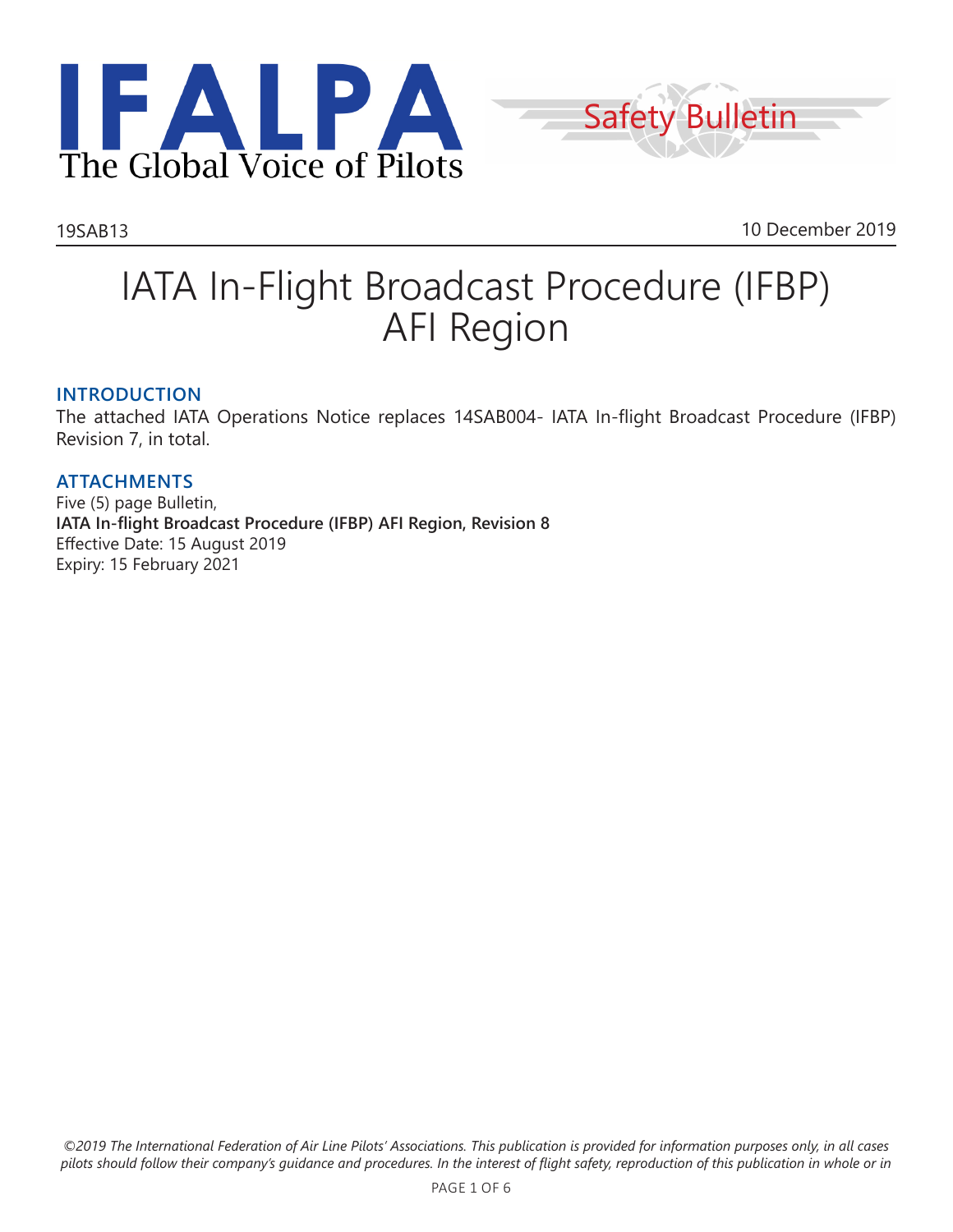

## Operations Notice Number: 001/2019

| <b>Title:</b>          | IATA In-flight Broadcast Procedure (IFBP) AFI Region                   |
|------------------------|------------------------------------------------------------------------|
| <b>Applicable to:</b>  | <b>Operations in AFI region</b>                                        |
| <b>Effective Date:</b> | <b>15 August 2019</b>                                                  |
| <b>Expiry:</b>         | 15 February 2021                                                       |
| <b>Authorized by:</b>  | <b>Senior Vice President Safety &amp; Flight Operations (SFO) IATA</b> |
| <b>Contact e-mail:</b> | safety@iata.org                                                        |

### IATA In-flight Broadcast Procedure (IFBP) AFI Region

This Operations Notice replaces ON 001/2014 in total.

#### The IFBP in AFI

In many FIRs in the AFI Region communications both fixed and mobile have either not been implemented or operate well below the required reliability. This has an impact on the proper provision of Air Traffic Services, especially flight information service. Consequently, the AFI Regional Technical Conference has decided that the IATA In-Flight Broadcast Procedure (IFBP) should be used within designated FIRs in the Region as an interim measure until such time as communications facilities affecting the FIRs in question have been improved

#### Designated frequency in AFI

In the AFI Region the designated frequency for the IFBP is 126.9 MHz

#### IFBP Version 8: Publication Date: 20 June 2019, Effective Date: 15 August 2019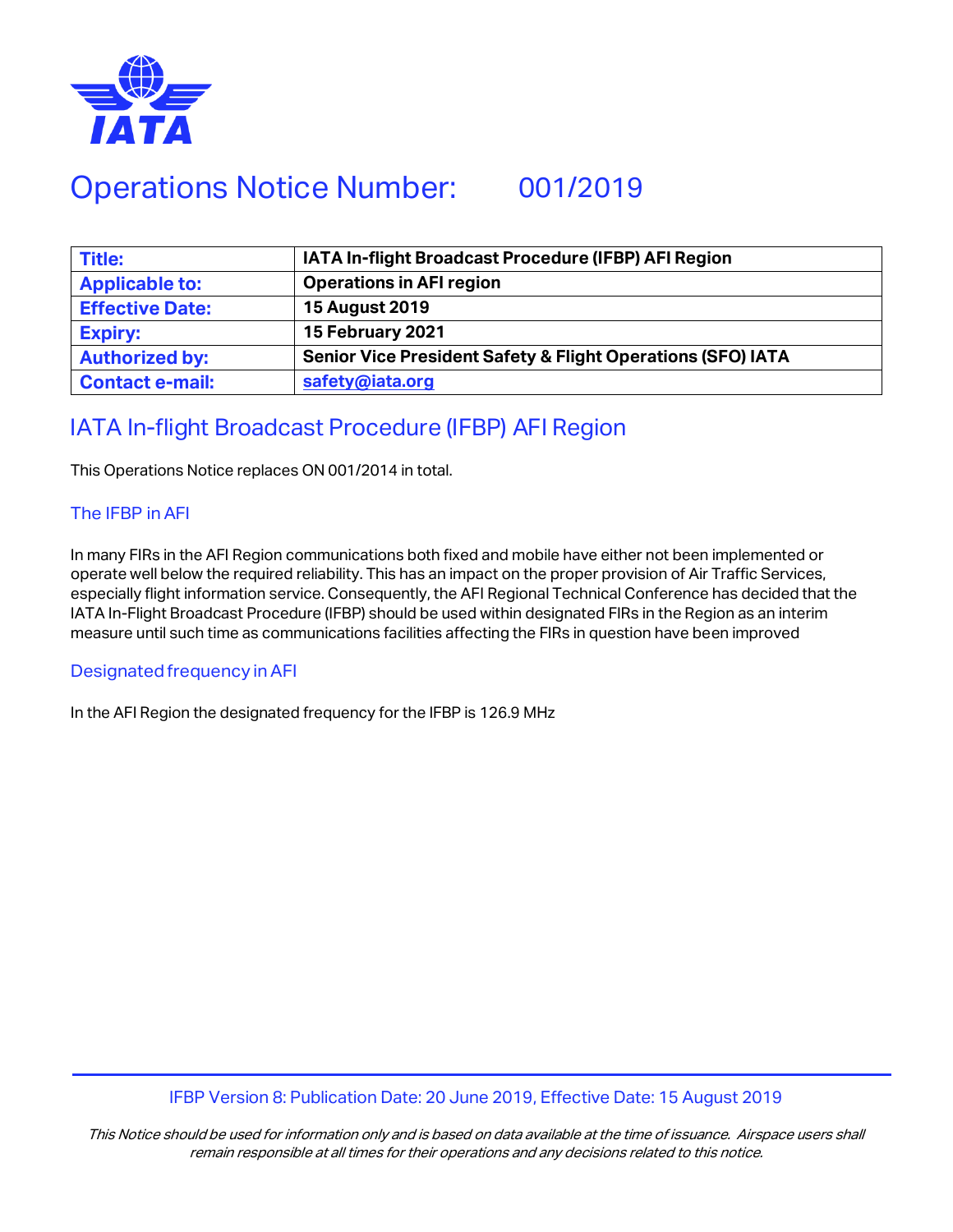

#### Area ofApplication

In the AFI Region the IFBP should be applied in the following FIRs and airspaces:

- Asmara
- Brazzaville \*<sup>1</sup>
- Kano
- Khartoum
- Kinshasa
- Luanda
- Lusaka
- Mogadishu
- Niamey \*
- N'Djamena\*
- Tripoli \*\*<sup>2</sup>
- Dakar<sup>3</sup>

Map



 $1*$ <sup>1</sup> \* Brazzaville, Niamey and N'djamena FIR provide CPDLC service, however these FIRs are maintained in IFBP area of applicability to<br>accommodate users' requirement for linear boundaries to the extent feasible.

<sup>2 \*\*</sup> Tripoli FIR mandated IFBP within their entire FIR, hence IFBP region extended from North of latitude 30 N to cover entire Tripoli FIR

3 Dakar Terrestrial and Dakar Oceanic FIR's apply IFBP only in the case of the activation of their contingency plans

IFBP Version 8: Publication Date: 20 June 2019, Effective Date: 15 August 2019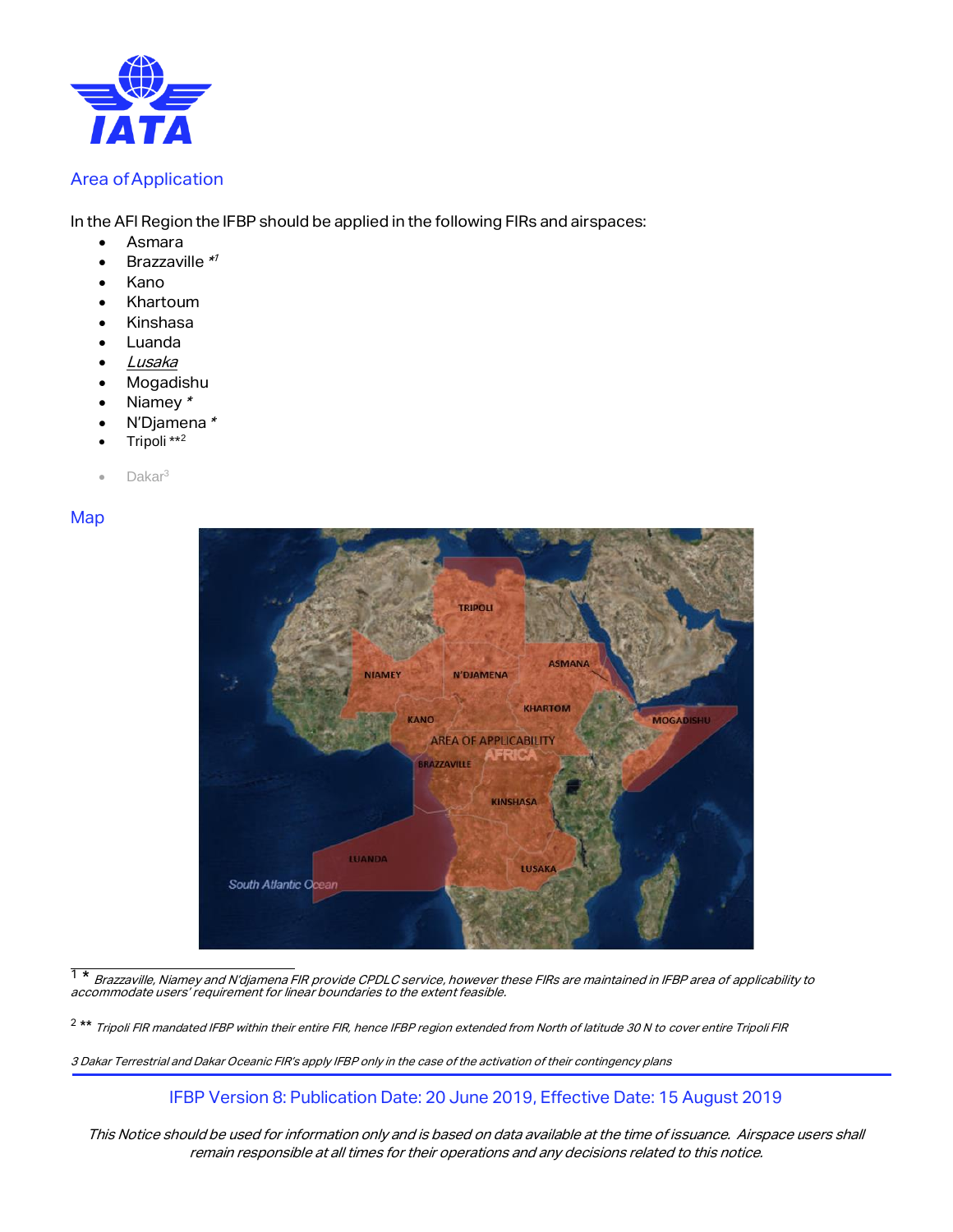

#### ListeningWatch

A listening watch should be maintained on the designated frequency (126.9MHz), 10 minutes before entering the designated airspace until leaving this airspace.

For an aircraft taking off from an aerodrome located within the lateral limits of the designated airspace, listening watch should start as soon as appropriate and be maintained until leaving the airspace.

#### Broadcasts Intervals

A broadcast should be clearly pronounced in English:

- 10 minutes before, entering an FIR within the IFBP region;
- upon entering and FIR within the IFBP region;
- as soon as practicable when departing from an aerodrome located within the IFBP region;
- 10 minutes prior to crossing or joining an ATS route or crossing an airway or waypoint;
- every 20 minutes;
- before a change in flight level;
- upon reaching the intended flight level;
- at any other time considered necessary by the pilot.

Note 1: In the interest of reducing congestion on the IFBP frequency, pilots may exercise discretion to omit closely spaced repetitive IFBP reports, however broadcast intervals should not exceed 20 minutes

Note 2: The IFBP frequency must be closely monitored at all times when in the region; i.e. do not turn off or reduce volume levels on the transmitting/receiving frequency

#### Broadcast Procedure

A broadcast message should be structured as follows:

#### 'ALLSTATIONS'

'THIS IS ABC123... (flight number) IN THE XXXX (FIR name) FIR

| Position AAAAA<br>(current position)                                                      | at :  UTC        | FL(Altitude maintaining) |
|-------------------------------------------------------------------------------------------|------------------|--------------------------|
| 'DIRECTION'Bound'<br>(direction)                                                          | on XX987(airway) |                          |
| <b>Estimating BBBBB</b><br>(next position; waypoint or<br>crossing airway if no waypoint) | at  :  UTC       |                          |
| <b>CCCCCNEXT</b><br>(subsequent position; waypoint or<br>crossing airway if no waypoint)  |                  |                          |

#### IFBP Version 8: Publication Date: 20 June 2019, Effective Date: 15 August 2019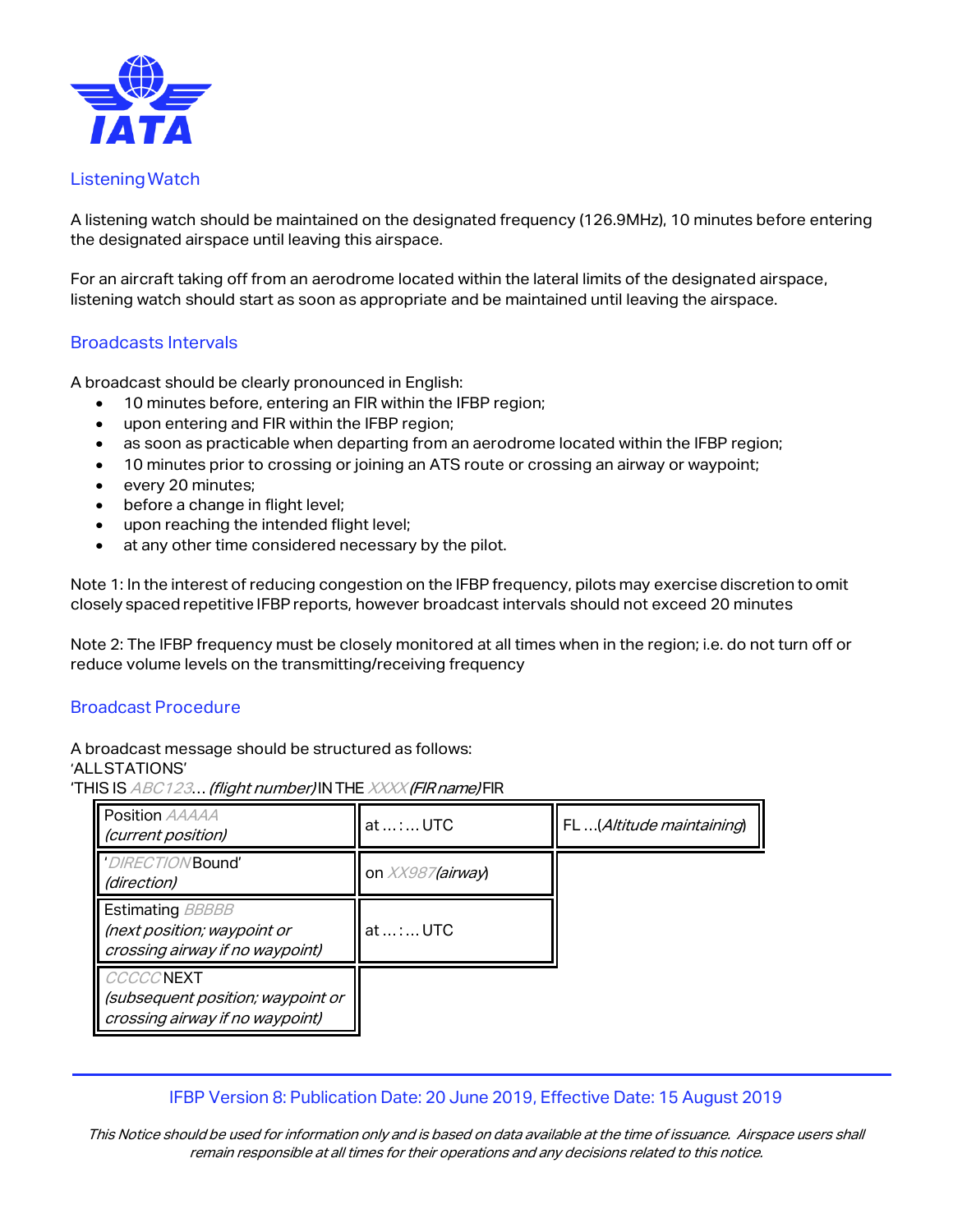

ABC123... (flight number) AT FL ... (altitude maintaining) DIRECTION BOUND (direction) IN THE XXXX (FIR name) FIR

#### Additional Operating Procedures

#### Changes of CruisingLevel

Changes of Cruising Level are considered necessary by pilots to avoid traffic conflicts, for weather avoidance, or for other valid operational reasons;

When cruising level changes are unavoidable, all available aircraft lighting, which would improve the visual detection of the aircraft, should be displayed while changing levels.

#### CollisionAvoidance

If, on receipt of a traffic information broadcast from another aircraft, a pilot decides that immediate action is necessary to avoid an imminent collision risk to his aircraft, and this cannot be achieved in accordance with the right-of-way provisions of Annex 2, he should:

- unless an alternative manoeuvre appears more appropriate, climb or descend 500ft;
- display all available aircraft lighting which would improve the visual detection of the aircraft;
- as soon as possible reply to the broadcast advising action being taken, and specify altitude maintaining;
- notify the action taken on the appropriate ATS frequency;
- as soon as the situation has been rectified, resume allocated flight level, notifying the action on the appropriate ATS frequency.

#### Normal Position Reporting Procedures

Normal position reporting procedures should be continued at all times, regardless of any action taken to initiate or acknowledge a traffic information broadcast.

#### Operation of Transponders

Pilots shall ensure that transponder procedures as contained in ICAO PANS OPS Doc 8168 are complied with and in the absence of other directions from ATC, operate the transponder on Mode A and C Code 2000.<sup>4</sup>

#### Use of TCAS

In accordance with ICAO Regional Supplementary Procedures (Doc 7030), ACAS II shall be carried and operated in the AFI Region by all civil fixed-wing turbine-engine aircrafthaving a maximum take-off mass exceeding 5 700 kg or maximum approved passenger seating configuration of more than 19. IATA therefore promotes the use of a working TCAS for aircraft when operating within the AFI Region; and pilots shall select TA/RA mode at maximum range.

### Use ofSLOP

1

SLOP is promoted in AFI region.

#### IFBP Version 8: Publication Date: 20 June 2019, Effective Date: 15 August 2019

<sup>&</sup>lt;sup>4</sup> Pilots shall ensure operation of transponders even when outside surveillance coverage in order to enable TCAS equipped aircraft to identify conflicting traffic.